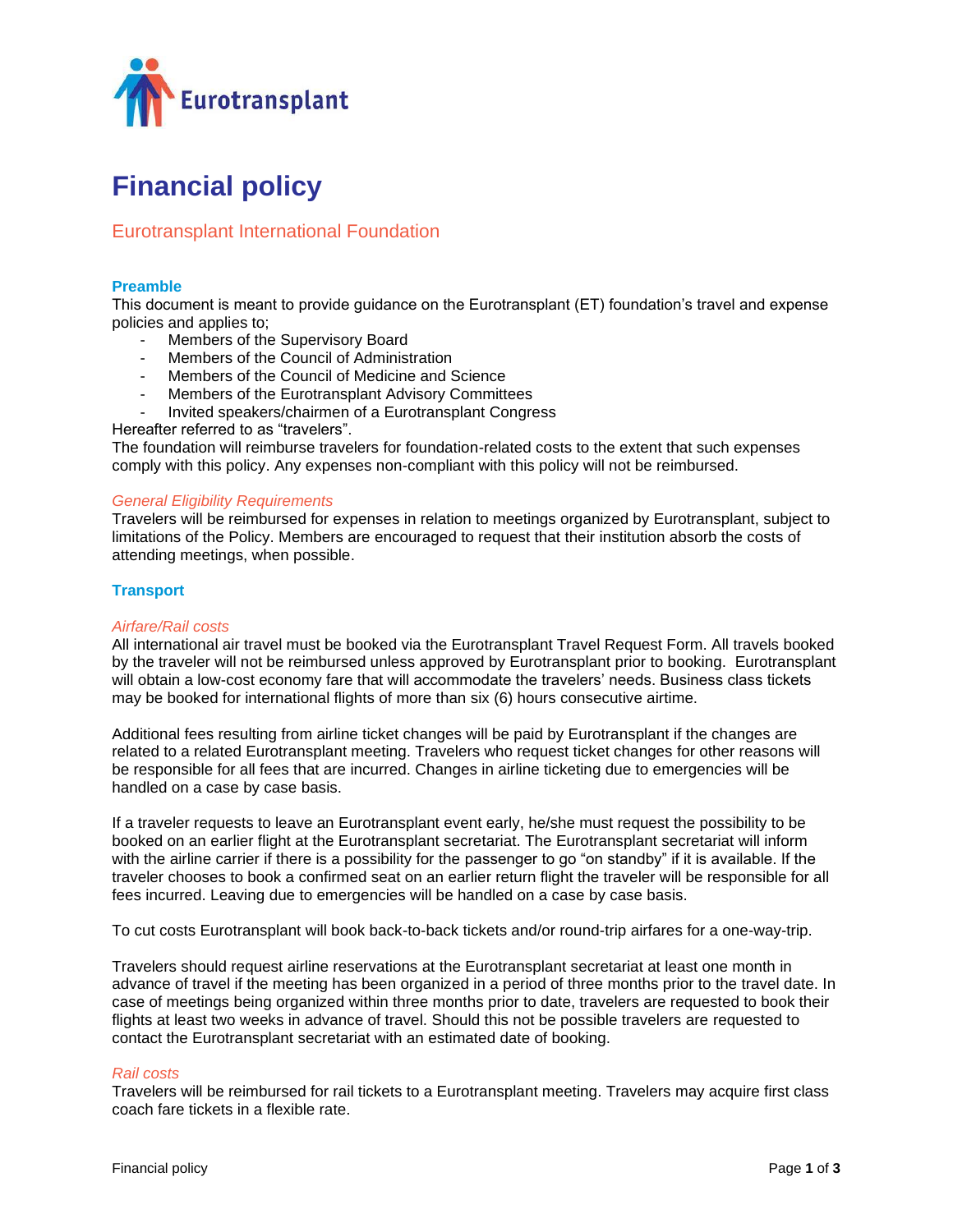

# *Exceptions*

Exceptions on the regulations above can be made only after receiving written approval by the Eurotransplant General Director.

#### *Public transport*

Public transport is the preferred ground transportation method. If not possible Eurotransplant encourages sharing a taxi with other travelers of a meeting.

#### *Insurance*

Neither the foundation nor its liability insurance will cover any accidents that occur when a person rents a car for a foundation business trip. The foundation will not reimburse the traveler for the costs of additional insurance.

#### *Mileage*

Mileage from use of a traveler's personal vehicle is reimbursement at the current rates established by the Dutch *Belastingdienst* (Dutch Tax Authority).

#### *Parking fees*

Eurotransplant will reimburse parking fees at the airport or meeting location from which the traveler departs, and mileage driven between the airport and the travelers' home or office.

#### **Hotel reimbursement**

If necessary, Eurotransplant can book overnight accommodations for the number of nights necessary to conduct Eurotransplant business on request. When making this decision Eurotransplant staff will take into account the distance between the departing and destination cities, time zones crossed and the flights available to and from those cities. Eurotransplant will always book the lowest fare for a double room, including city taxes and breakfast. All other expenses will not be reimbursed.

#### **Eurotransplant Annual Meeting**

In case of the Eurotransplant Annual Meeting congress, the chairs of the Eurotransplant Advisory Committees will be reimbursed for their registration fee, one nights' accommodation (single use) including breakfast and travel costs (including transfers).

Invited speakers and chairs shall be reimbursed for their registration fee, one-night accommodation (single use) in a standard room including breakfast and travel costs (including transfers). For speakers outside Europe, invited speakers and chairs shall be reimbursed for their registration fee, two nights' accommodation (single use) in a standard room including breakfast and travel costs (including transfers).

#### **Non-reimbursable expenses**

Non-reimbursable expenses are listed below and include;

- individual meal costs during travel
- business or personal phone calls
- Rental car fees
- Loss or delayed luggage and contents
- Air travel insurance
- Airline upgrades
- ATM fees
- Foreign exchange fees
- Charges incurred for personal travel days
- Any other personal charges.